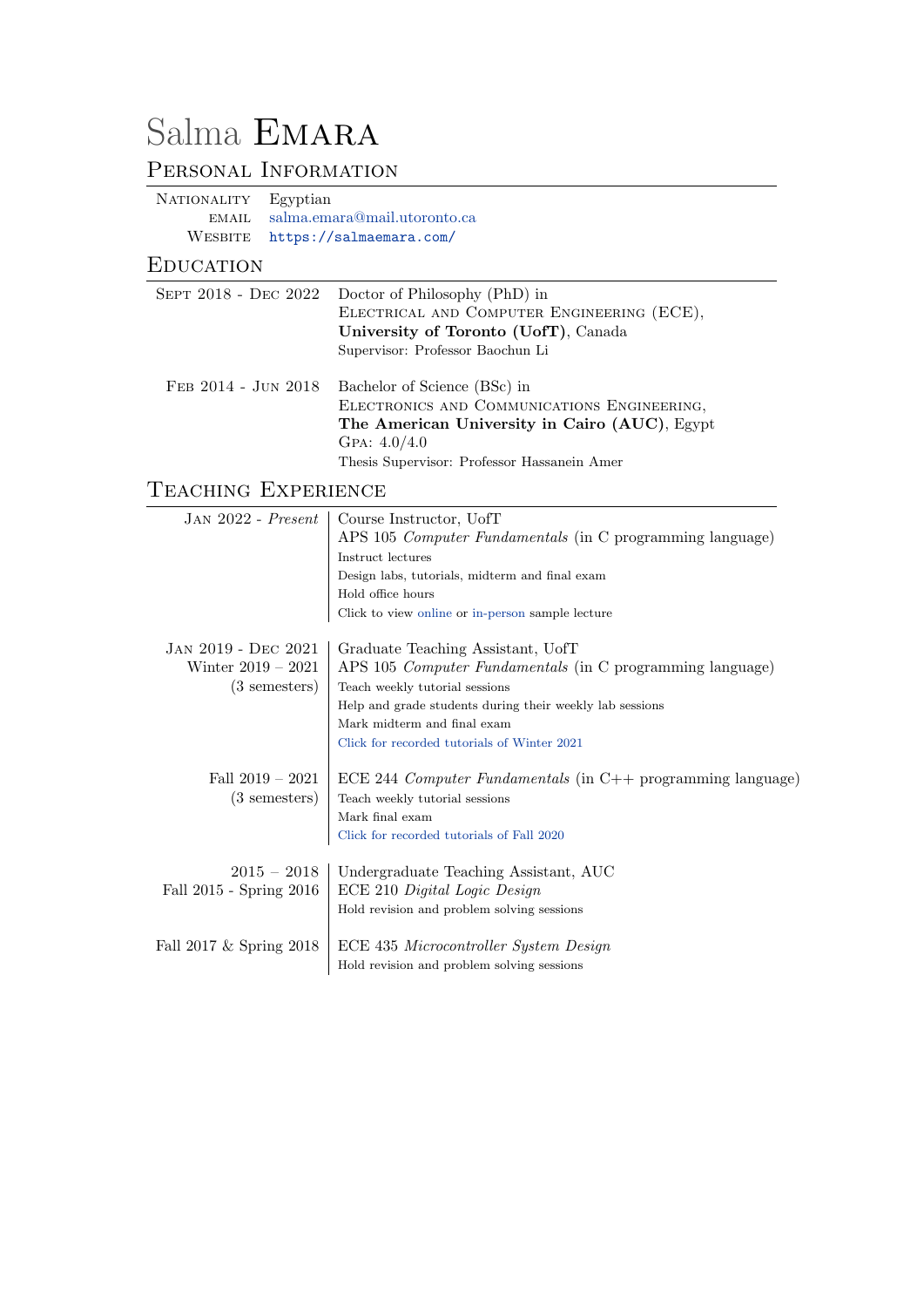#### **MENTORING**

| SEPT 2019 – Aug 2020          | Fei Wang<br>Visiting researcher at UofT<br>Research topic "Online Reinforcement Learning for Congestion Control"                      |
|-------------------------------|---------------------------------------------------------------------------------------------------------------------------------------|
| APR $2020 - \text{Aug } 2020$ | Isidor Kaplan                                                                                                                         |
|                               | Summer Research Intern at UofT<br>Research topic "Reinforcement Learning for Adaptive Streaming Codes"                                |
| SEPT $2019 - JUN 2020$        | <b>Zining Yin</b><br>Master of Engineering student at the UofT<br>Thesis titled "Reinforcement Learning to Refine Congestion Control" |
| SEPT $2019 -$ APR $2020$      | Tianyang Liao<br>Undergraduate student at the UofT<br>Thesis titled "Refine Congestion Control Using PCC Expert"                      |
| SEPT $2019 -$ APR $2020$      | Denzyl Layne<br>Undergraduate student at the UofT<br>Thesis titled "Deep Q-Learning to Refine Congestion Control"                     |

#### HONORS AND AWARDS

| $SEPT 2018 - Present$          | ECE Fellowship, UofT                                          |
|--------------------------------|---------------------------------------------------------------|
| MAY 2022                       | ECE Departmental Teaching Award for Winter 2022, UofT         |
| MAY 2022                       | ECE Departmental Teaching Assistant Award for Fall 2021, UofT |
| MAR 2022                       | Shortlisted for TATP TA Teaching Excellence Award, UofT       |
| SEPT $2018 - \text{Aug } 2019$ | Vector Scholarship in Artificial Intelligence (VSAI)          |
| JUN 2018                       | President Cup, AUC                                            |
| <b>JUN 2018</b>                | Mohamed El Beleidy Academic Award, AUC                        |
| $2015 - 2018$                  | Academic Achievement Scholarship, AUC                         |
| $2015 - 2018$                  | Highest GPA, School of Sciences and Engineering, AUC          |
| SEPT $2017 -$ SEPT $2019$      | Certified LabVIEW Associate Developer (CLAD)                  |
| JUN 2012                       | Top in the world in Physics, IGCSE Examinations               |

#### Research Experience

| SEPT $2018$ – <i>Present</i>   Research Assistant, UofT<br>under the supervision of Professor Baochun Li                                                                         |
|----------------------------------------------------------------------------------------------------------------------------------------------------------------------------------|
| 2014 – 2016   Undergraduate Research Assistant, AUC<br>under the supervision of Professor Nageh Allam<br>Water splitting using $TiO2$ nanotubes sputtered with Au nano particles |

### PUBLICATIONS (in reverse chronological order)

- [7] Salma Emara, Fei Wang, Baochun Li, Timothy Zeyl, "[Pareto: Fair Congestion Control](https://ieeexplore.ieee.org/document/9803860) [with Online Reinforcement Learning](https://ieeexplore.ieee.org/document/9803860)," in IEEE Transactions on Network Science and Engineering, 2022.
- [6] Salma Emara, Fei Wang, Isidor Kaplan, Baochun Li, "Ivory: Learning Network Adaptive Streaming Codes," in the Proceedings of the 29th IEEE/ACM International Symposium on Quality of Service (IWQoS), 2022 (acceptance rate: 24.3 %).
- [5] Salma Emara, Silas Fong, Baochun Li, Ashish Khisti, Wai-Tian Tan, Xiaoqing Zhu, John Apostolopoulos, "[Low-Latency Network-Adaptive Error Control for Interactive Strea](https://ieeexplore.ieee.org/document/9392285)m-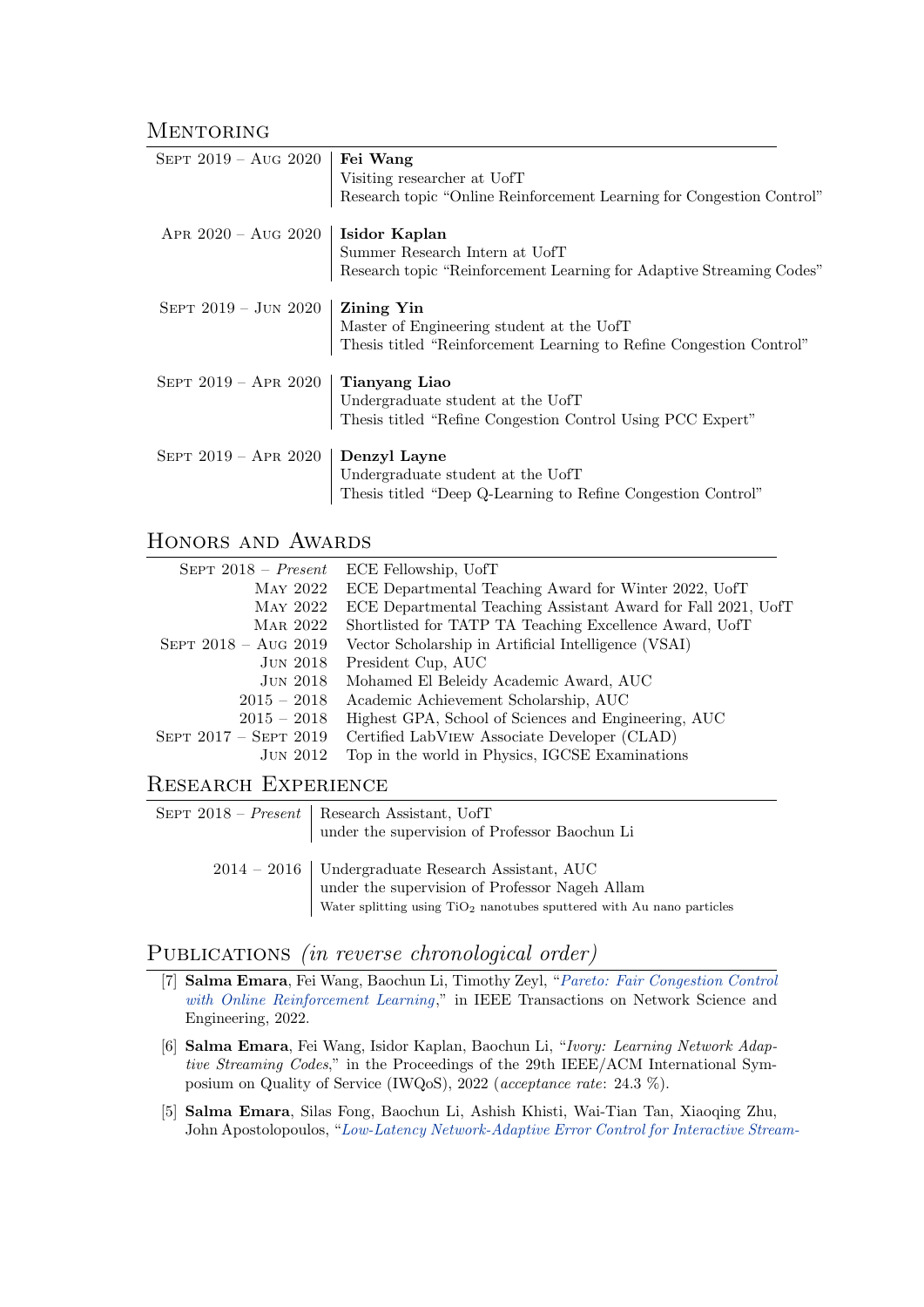[ing](https://ieeexplore.ieee.org/document/9392285)," IEEE Transactions on Multimedia, vol. 24, pp. 1691 - 1706, 2022.

- [4] Nada Atef, Salma Emara, Dina S. Eissa, Ahmed El-Sayed, Omar A. M. Abdelraouf, Nageh K. Allam. "[Well-dispersed Au nanoparticles prepared via magnetron sputtering](https://doi.org/10.1002/elsa.202000004) [on TiO2 nanotubes with unprecedentedly high activity for water splitting](https://doi.org/10.1002/elsa.202000004)," Electrochem. Sci. Adv. 2020; e2000004.
- [3] Salma Emara, Baochun Li, Yanjiao Chen, "Eagle[: Refining Congestion Control by](https://ieeexplore.ieee.org/document/9155250) [Learning from the Experts,](https://ieeexplore.ieee.org/document/9155250)" in the Proceedings of IEEE INFOCOM 2020 (acceptance rate: 19.8 %).
- [2] Silas L. Fong, Salma Emara, Baochun Li, Ashish Khisti, Wai-Tian Tan, Xiaoqing Zhu, John Apostolopoulos, "[Low-Latency Network-Adaptive Error Control for Interac](https://dl.acm.org/doi/abs/10.1145/3343031.3350942)[tive Streaming](https://dl.acm.org/doi/abs/10.1145/3343031.3350942)," in Proceedings of the 27th ACM International Conference on Multimedia (MM '19), October 21–25, 2019, Nice (acceptance rate: 26.5 %).
- [1] Salma Emara, Ayah Elewa, Omar Wasil, Kholoud Mostafa, Nada Abdelkhalek, Ahmed H. Soliman, Hassan Halawa, Malak ElSalamouny, Ramez Daoud, Hassanein Amer, "[Het](https://ieeexplore.ieee.org/document/8502452)[erogenous ITS Architecture for Manned and Unmanned Cars in Suburban Areas](https://ieeexplore.ieee.org/document/8502452) ," in the Proceedings of the IEEE 23rd International Conference on Emerging Technologies and Factory Automation (ETFA), Torino, Italy, September 2018.

| MACHINE LEARNING       | Use Tensorflow to train supervised learning models using linear and<br>logistic regression and Deep Neural Networks on MNIST dataset                                                |
|------------------------|-------------------------------------------------------------------------------------------------------------------------------------------------------------------------------------|
|                        | Use Pytorch to train deep reinforcement learning algorithms for Atari<br>games                                                                                                      |
| <b>COMMUNICATIONS</b>  | Compare between 1G and 2G cellular networks in terms of their trunking<br>efficiencies using MATLAB                                                                                 |
|                        | Build MATLAB codes that simulate FM, 16-QAM, Binary and M-ary<br>FSK, PSK and ASK modulation and demodulation and channel coding<br>like linear block codes and convolutional codes |
|                        | Generate and cancel echoes using MATLAB                                                                                                                                             |
| <b>SMART SYSTEMS</b>   | Design a smart city of interconnected manned and autonomous vehicles<br>to reduce latency of the network using RIVERBED                                                             |
|                        | Design a micro-controller based smart office $\&$ a robot that gets out of<br>a maze using Arduino                                                                                  |
| PROGRAMMING            | Build $C++$ code to make computer games using SFML, simulators of<br>RISC-V disassembler and cache memories and measure the speed and<br>power of a WiFi connection                 |
| <b>DIGITAL SYSTEMS</b> | Design a 4-bit synchronous counter using VHDL/Verilog                                                                                                                               |
|                        | Design a 4-bit ALU using Cadence                                                                                                                                                    |
| TRAFFIC CONTROL        | Develop packet schedulers and shapers such as Token Bucket, Weighted<br>Fair Queuing, Hierarchical Token Bucket and Priority Schedulers using<br>Java and TC in linux kernel        |

#### Academic Projects